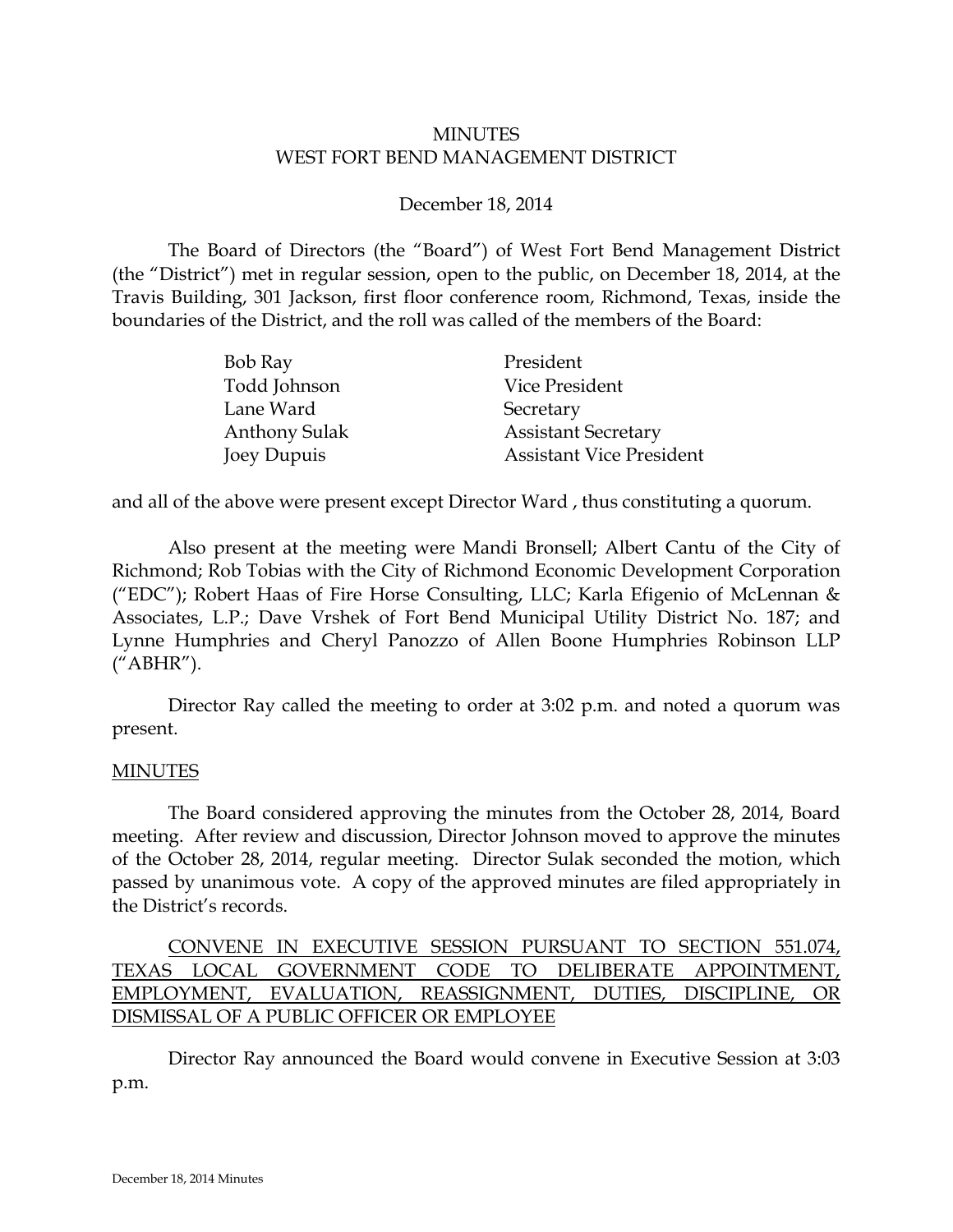RECONVENE IN OPEN SESSION AND AUTHORIZE APPROPRIATE ACTION REGARDING THE APPOINTMENT, EMPLOYMENT, EVALUATION, REASSIGNMENT, DUTIES, DISCIPLINE, OR DISMISSAL OF A PUBLIC OFFICER OR EMPLOYEE, INCLUDING EXECUTION OF CONSULTING AGREEMENT FOR DISTRICT EXECUTIVE DIRECTOR AND AUTHORIZE EXECUTION OF DISTRICT REGISTRATION FORM

The Board reconvened in Open Session at 3:20 p.m.

After review and discussion, Director Johnson moved to approve the Consulting Agreement for Executive Director, with an effective date of January 1, 2015, and direct that the agreement be filed appropriately and retained in the District's official records. Director Sulak seconded the motion and it carried unanimously.

The Board next considered authorizing the filing of the District Registration Form with the Texas Commission on Environmental Quality to reflect the new executive director. After discussion, Director Johnson moved to authorize filing of the District Registration Form. Director Sulak seconded the motion, which passed by unanimous vote.

# ADOPT RESOLUTION COMMENDING ROBERT HAAS FOR SERVICE TO THE DISTRICT AND AUTHORIZE EXECUTION OF AGREEMENT FOR PLAN REVIEW SERVICES

Ms. Humphries presented a Resolution Commending Robert Haas for Service to the District. Director Ray thanked Mr. Haas for his years of service to the District and said he looks forward to working with Mr. Cantu on plan and permit reviews for the City of Richmond.

Ms. Humphries then presented a Service Agreement with Fire Horse Consulting, LLC.

After review and discussion, Director Johnson moved to (1) approve the Resolution Commending Robert Haas for Service to the District; (2) approve the Service Agreement with Fire Horse Consulting, LLC; and (3) direct that the Resolution and the Agreement be filed appropriately and retained in the District's official records. Director Dupuis seconded the motion, which was passed by unanimous vote.

## FINANCIAL REPORT; AMEND FISCAL YEAR 2015 BUDGET; ANNUAL FINANCIAL REPORT FOR FISCAL YEAR 2014

<span id="page-1-0"></span>Ms. Efigenio reviewed a financial report, a copy of which is attached. Ms. Efigenio requested the Board approve additional checks, no. 1450 in the amount of \$146.00 payable to U.S. Postal Service, no. 1451 in the amount of \$359.70 payable to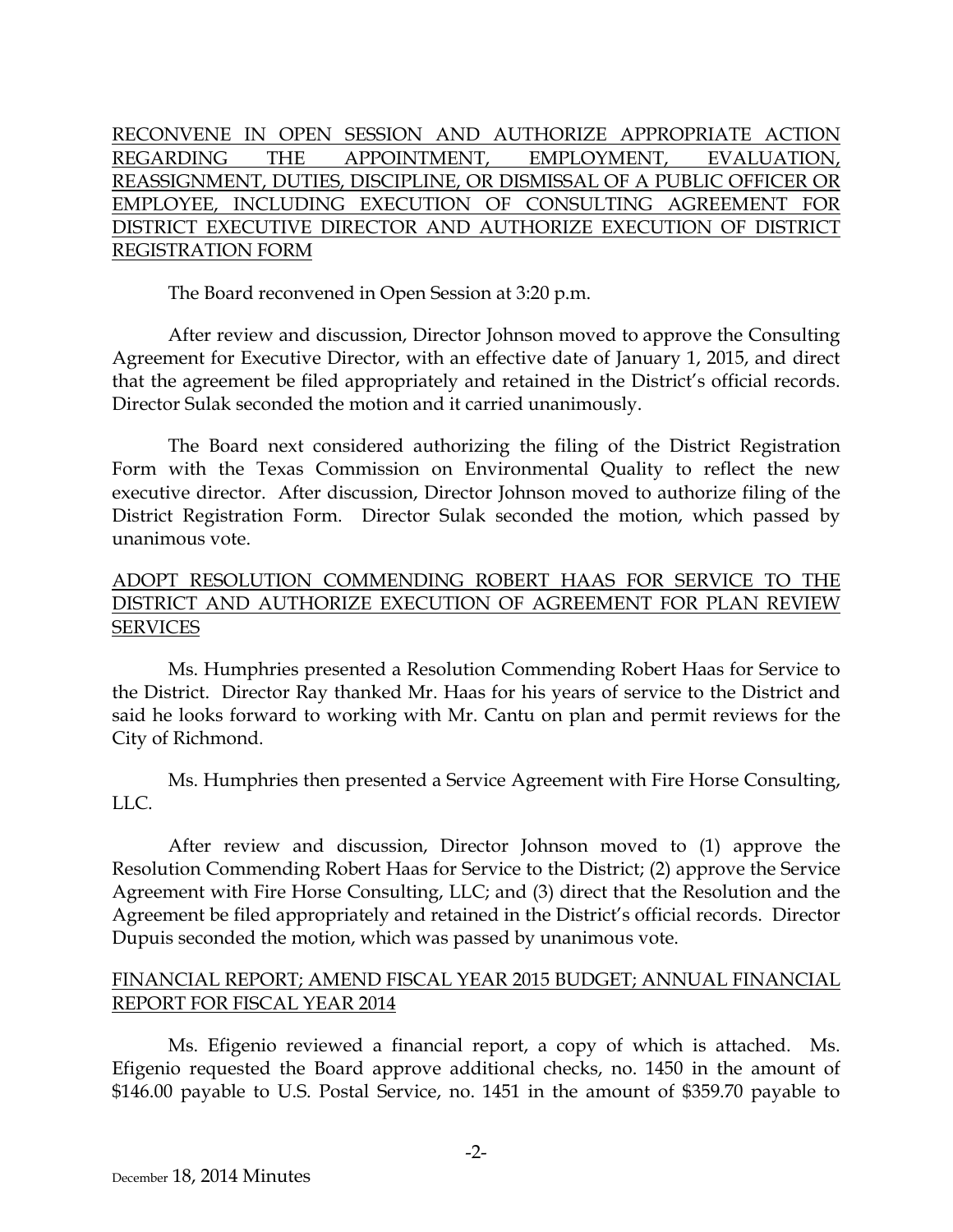Web.com, no. 1452 to ABHR in the amount of \$4,251.32, and no. 1453 to Reliant Sand And Construction, Inc. ("Reliant") in the amount of \$4,643.82 for three months of mowing services. After review and discussion, Director Johnson moved to approve the financial report and to pay the District's bills as submitted. Director Dupuis seconded the motion, which passed by unanimous vote.

### COMMENTS FROM THE PUBLIC

There were no comments from the public.

## TEMPORARY SIGNS FOR RELIANT SAND AND CONSTRUCTION, INC. MOWING AND TRASH PICK-UP

Ms. Panozzo stated Reliant agreed to put up and take down temporary signs during their mowing services. The Board reviewed a proof and cost estimate for signs for mowing sponsorship. The Board requested Ms. Bronsell contact the Texas Department of Transportation regarding placement of temporary signs in right-ofways.

ACTIVITY WITHIN THE DISTRICT, INCLUDING PERMITS UNDER REVIEW, ISSUED AND CLOSED SINCE THE LAST MEETING, INCLUDING SIGNS, VARIANCE REQUESTS, AND ENFORCEMENT OF STANDARDS (TRAVIS TANNER-ROSENBERG; AND ALBERT CANTU-RICHMOND)

Mr. Cantu stated he had no variances. He updated the Board on development in Richmond.

The Board discussed where the three approved construction signs should be installed and concurred to give the Board President authority to decide where to install the signs. Ms. Humphries noted the construction signs should only be installed at developments that meet the District's Standards.

#### REVIEW APPOINTMENTS AND RECEIVE COMMITTEE REPORTS

There was no discussion on this agenda item.

### REPORT AND COMMENTS FROM ADVISORY BOARD MEMBERS

There was no discussion on this agenda item.

## REPORT FROM DIRECTORS AND DISTRICT CONSULTANTS REGARDING EVENTS AND ACTIVITIES ATTENDED DURING THE MONTH AND REQUESTS FOR ACTION

There were no reports from Directors or consultants.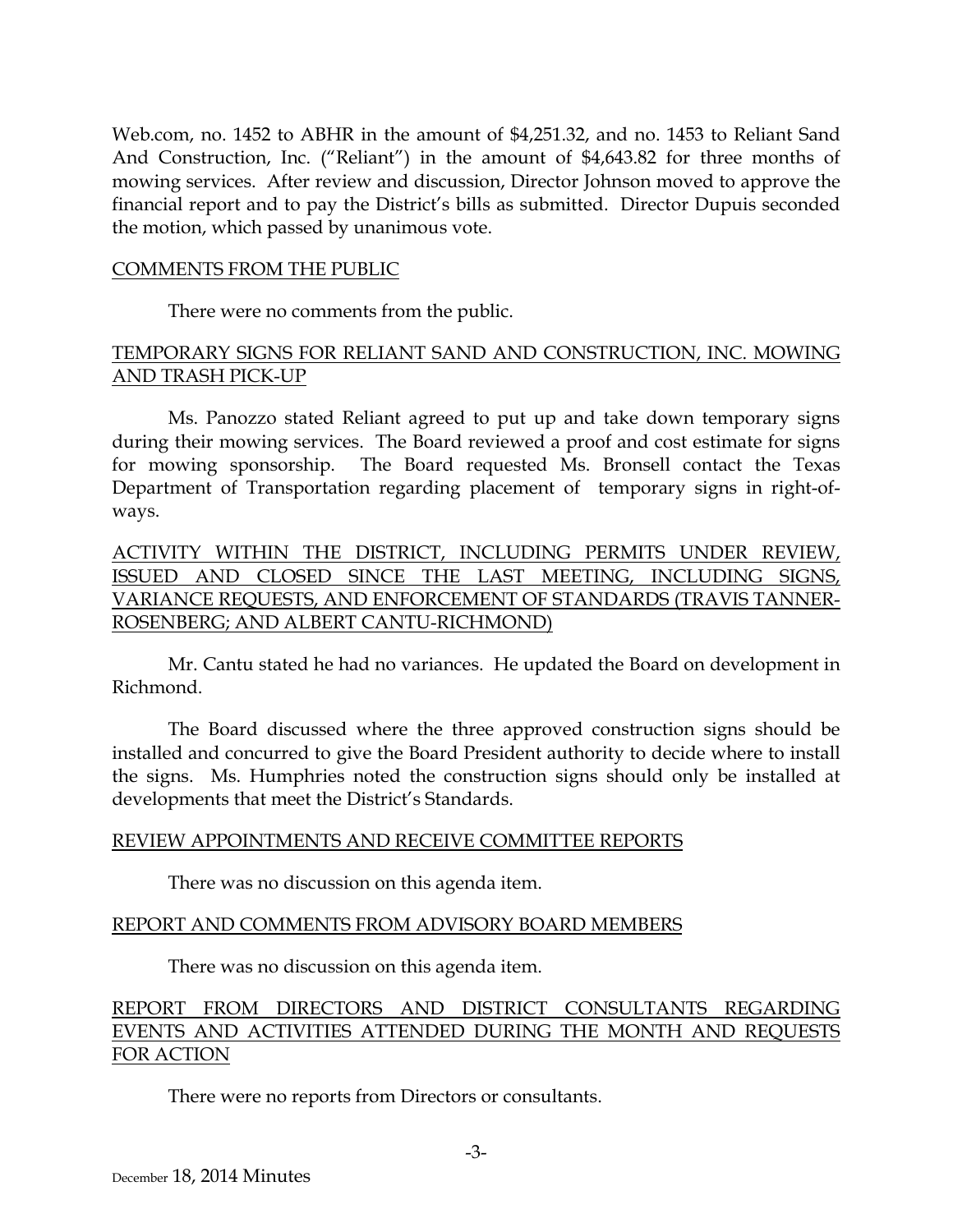### REDESIGN OF WFBMD WEBSITE

The Board discussed the District's new website design and concurred to maintain domain names of westfortbendmanagementdistrict.org and wfbmd.org through Register.com. Ms. Panozzo reported the Register.com will point the domain names to the new website later today.

### LIVABLE CENTERS GRANT ("LCG")

Mr. Tobias stated the EDC Board voted not to support the Livable Centers Study ("Study") for the City of Richmond this year. He noted the EDC will consider submitting a grant to Houston-Galveston Area Council for the Study in 2015.

### WAYSIDE HORNS COST AND INSTALLATION FOR RAILROAD HORN NOISE AND APPOINT COMMITTEE TO IMPLEMENT PROJECT

The Board discussed community support and funding options for Wayside Horns at the FM 762 railroad crossings. Ms. Humphries explained the process for developing a Service Plan and imposing assessments on area businesses and obtaining donations to fund community projects. Mr. Tobias stated the City of Richmond has allocated funds for the Wayside Horns project.

The Board discussed forming a committee to implement the Wayside Horns project. Mr. Vrchek volunteered to be on the committee. The Board concurred to appoint a committee to implement the Wayside Horns project next month.

#### ADJOURNMENT

Director Dupuis moved to adjourn the meeting. Director Sulak seconded the motion, which carried unanimously.

> Lane Ward Secretary West Fort Bend Management District

(SEAL)